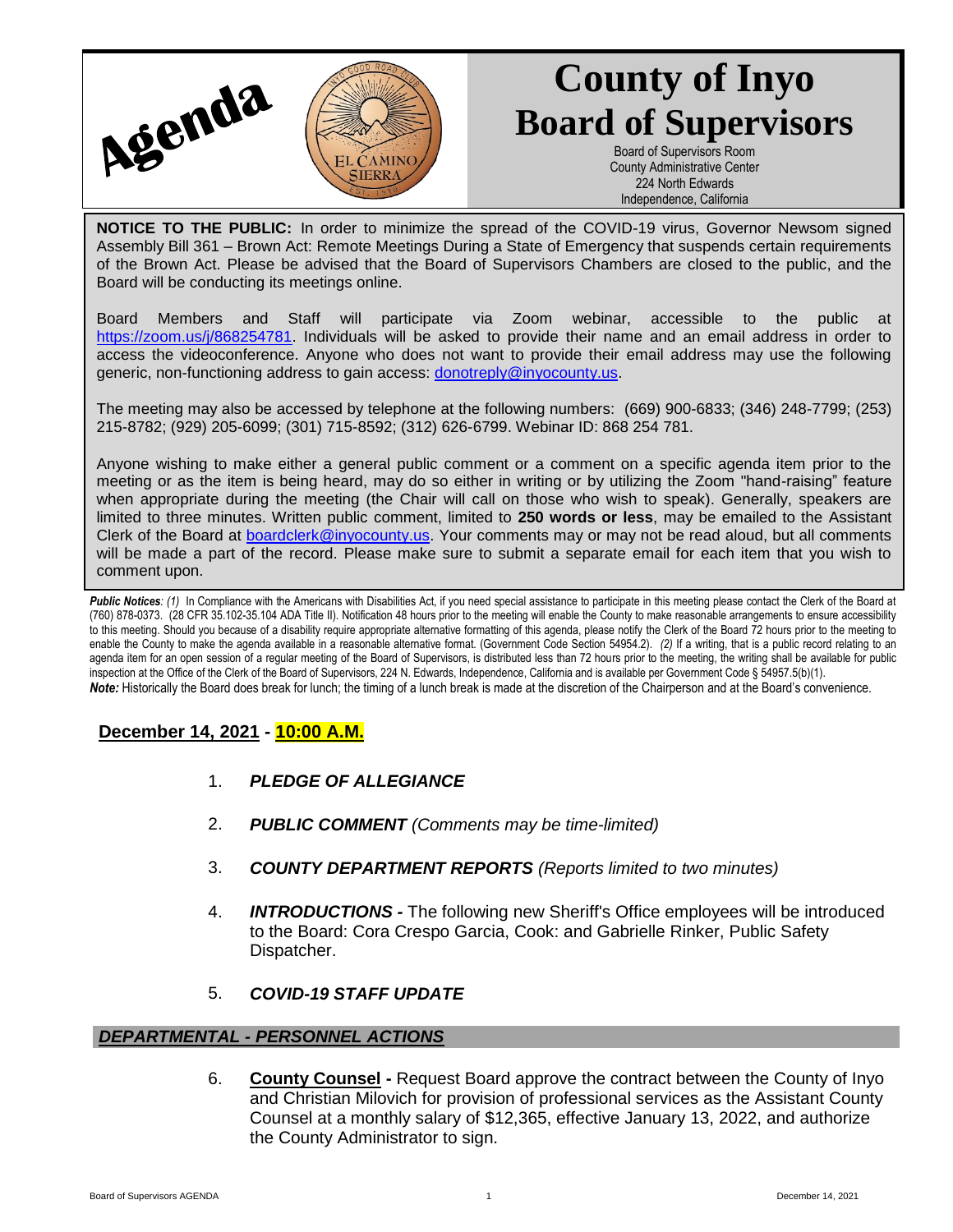*CONSENT AGENDA* (Items that are considered routine and are approved in a single motion; approval recommended by the County Administrator)

- 7. **Assessor -** Request Board approve Amendment No. 2 to the contract between the County of Inyo and Erik Endler for the provision of professional services relating to the creation of a valuation model for purposes of training appraisal staff and the use in property tax assessments related to income-producing properties, specifically geothermal properties, to extend the end date from December 31, 2021 to June 30, 2022, and authorize the Chairperson to sign, contingent upon all appropriate signatures being obtained.
- 8. **County Administrator -** Request Board approve Amendment No. 1 to the contract between the County of Inyo and Eva S. Wasef, MD of Pasadena, CA, increasing the contract to an amount not to exceed \$125,000, and authorize the Chairperson to sign.
- 9. **County Administrator - Emergency Services -** Request Board approve Amendment No. 2 to the contract between the County of Inyo and Navigating Preparedness Associates, LLC of Layfayette, CA extending the term end date from December 31, 2021 to June 30, 2022, and authorize the Chairperson to sign, contingent upon all appropriate signatures being obtained.
- 10. **County Administrator - Emergency Services -** Request Board review the proposed Fiscal Year 2021 Emergency Management Performance Grant (EMPG) Program Application and, if deemed acceptable: A) approve the submittal of the Fiscal Year 2021 EMPG Program Application and authorize the County Administrator, as the designated Authorized Agent, to sign the grant application, as well as any and all accompanying documents, by approving the "Governing Body Resolution No. 2021- 53," and B) authorize the Chaiperson to sign the resolution addendum letter.
- 11. **County Administrator - Information Services -** Request Board: A) declare Pitney Bowes of Pittsburgh, PA a sole-source provider of postage processing machines and postage; B) approve the agreement between the County of Inyo and Pitney Bowes of Pittsburgh, PA for the provision of mail metering rental and service lease agreement in an amount not to exceed \$21,861.60 for the period of 60 months, contingent upon the Board's approval of future budgets; and C) authorize Senior Budget Analyst Denelle Carrington to sign, contingent upon all appropriate signatures being obtained.
- 12. **County Counsel -** Request Board adopt findings pursuant to AB 361 that: A) the Board reconsidered the circumstances of the existing State of Emergency issued on March 4, 2020, in response to the COVID-19 pandemic; and B) local officials continue to recommend measures to promote social distancing, and/or the state of emergency continues to directly impact the ability of the members to meet safely in person.
- 13. **Public Works -** Request Board approve the Use License Agreement between the County of Inyo and United Airlines for a non-exclusive, nontransferable, fully revocable license for use of a portion of the Bishop Airport property, located at 703 Airport Road, Bishop, CA, for the period of December 19, 2021 to December 3, 2024, and authorize the Chairperson to sign, contingent upon all appropriate signatures being obtained.
- 14. **Public Works -** Request Board authorize a correction to Amendment No. 2 to the contract with LSC Transportation Consultants, Inc., of Tahoe City, CA, increasing the contract's not-to-exceed amount from \$159,742 to \$178,887, contingent upon the